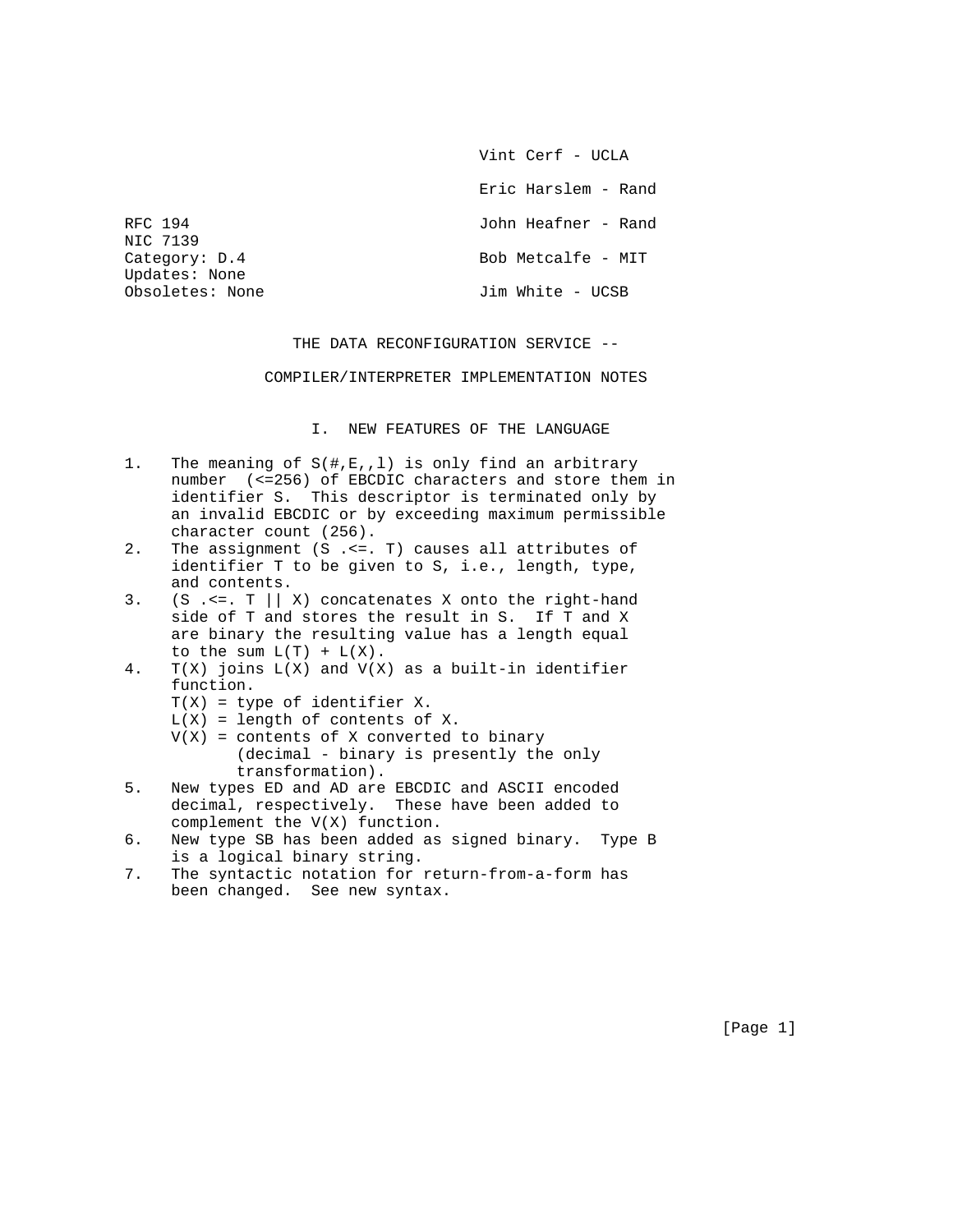| form            |  | $:: = rule \mid form$                                                            |  |  |  |  |
|-----------------|--|----------------------------------------------------------------------------------|--|--|--|--|
| rule            |  | :: = label inputstream outputstream;                                             |  |  |  |  |
| label           |  | $\cdots$ = INTEGER   NULL                                                        |  |  |  |  |
| inputstream     |  | $\cdots$ = terms  <br>NULL                                                       |  |  |  |  |
| terms           |  | $:: = term   terms, term$                                                        |  |  |  |  |
| outputstream    |  | $:: = :terms \mid NULL$                                                          |  |  |  |  |
| term            |  | $::$ = identifier   identifier descriptor                                        |  |  |  |  |
|                 |  | descriptor   comparator                                                          |  |  |  |  |
| identifier      |  | :: = <alpha 0-3="" alphanumerics="" by="" followed=""></alpha>                   |  |  |  |  |
| descriptor      |  | :: = (replicationexpr, datatype, valueexpr,                                      |  |  |  |  |
|                 |  | lengthexpr control)                                                              |  |  |  |  |
| comparator      |  | $:: = (concatexpr \ connective \ context)$                                       |  |  |  |  |
|                 |  | (identifier . <=. concatexpr control)                                            |  |  |  |  |
| replicationexpr |  | $:: = #   arithmeticexpr   NULL$                                                 |  |  |  |  |
| datatype        |  | $:: = B \cup O \mid X \mid E \mid A \mid ED \mid AD \mid SB \mid T$ (identifier) |  |  |  |  |
| valueexpr       |  | $\cdots$ = concatexpr   NULL                                                     |  |  |  |  |
| lengthexpr      |  | $:: =$ arithmeticexpr   NULL                                                     |  |  |  |  |
| connective      |  | :: = .LE.   .LT.   .GT.   .GE.   .EQ.   .NE.                                     |  |  |  |  |
| concatexpr      |  | $:: = value   contextpr value$                                                   |  |  |  |  |
| value           |  | $::$ = literal   arithmeticexpr                                                  |  |  |  |  |
|                 |  | $arithmeticexpr$ :: = $primary$   $arithmeticexpr$ operator $primary$            |  |  |  |  |
| primary         |  | $::$ = identifier   L(identifier)   V(identifier)                                |  |  |  |  |
|                 |  | <b>TNTEGER</b>                                                                   |  |  |  |  |
| operator        |  | $\because$ = +   -   *                                                           |  |  |  |  |
| literal         |  | :: = literaltype "string"                                                        |  |  |  |  |
|                 |  |                                                                                  |  |  |  |  |
| literaltype     |  | $\cdot$ : = B   0   X   E   A   ED  <br>AD  <br>SB                               |  |  |  |  |
| string          |  | $:: = \text{from } 0 \text{ to } 256 \text{ chars}$                              |  |  |  |  |
| control         |  | $:: = :$ options   NULL                                                          |  |  |  |  |
| options         |  | $:: =$ SFUR (arithmeticexpr)   SFUR (arithmeticexpr),                            |  |  |  |  |
|                 |  | SFUR (arithmeticexpr)                                                            |  |  |  |  |
| SFUR            |  | $:: = S   F   U   SR  $<br>$FR$  <br>UR                                          |  |  |  |  |

[Page 2]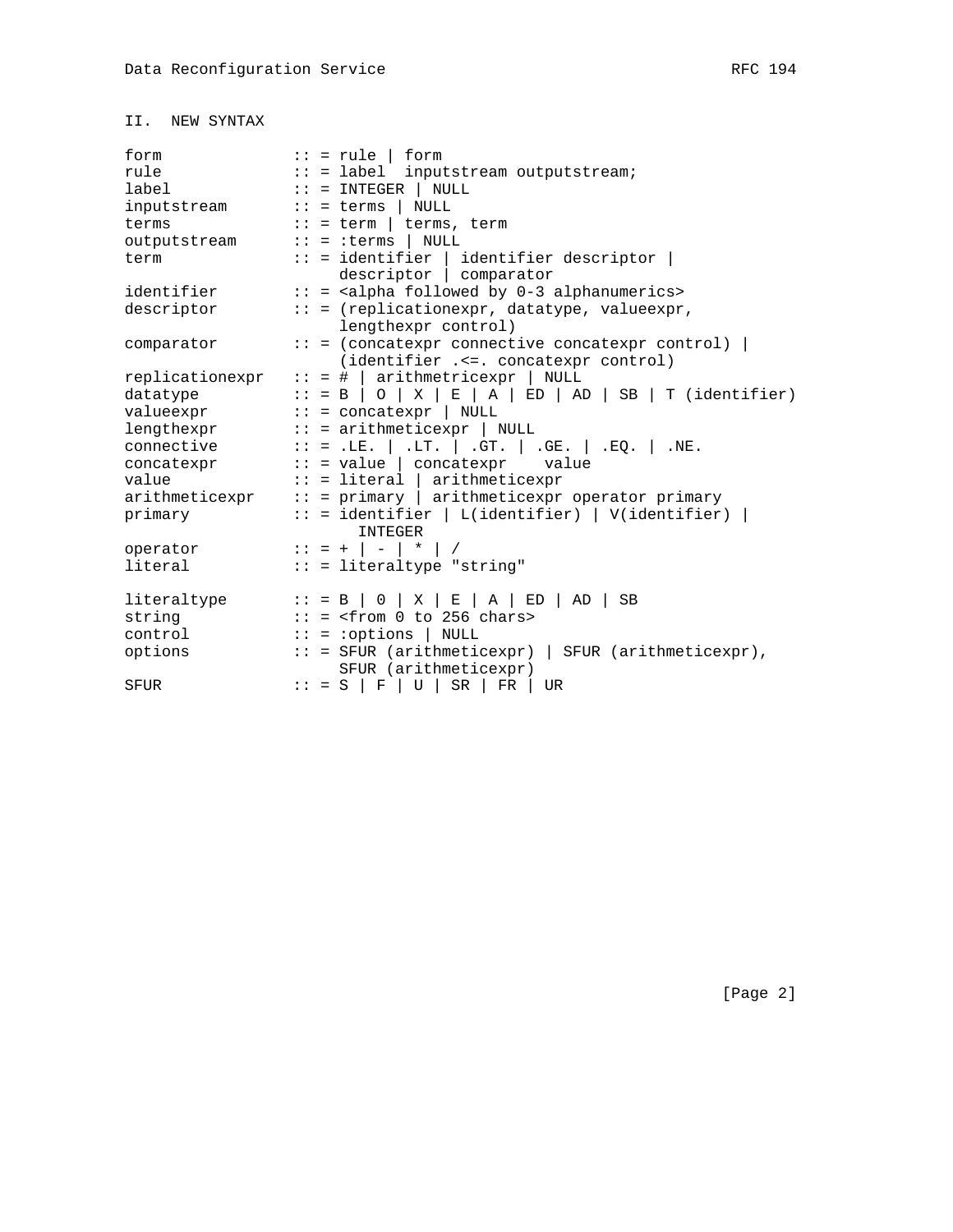# III. THE FORM INTERPRETER

### Interpreter Overview

 The interpreter is a simple minded machine having the virtue of helping the compiler writer by providing a rather powerful instruction set for hard-to-compile operations. Figure 1 shows the machine configuration:



Fig. 1. Form Interpreter

[Page 3]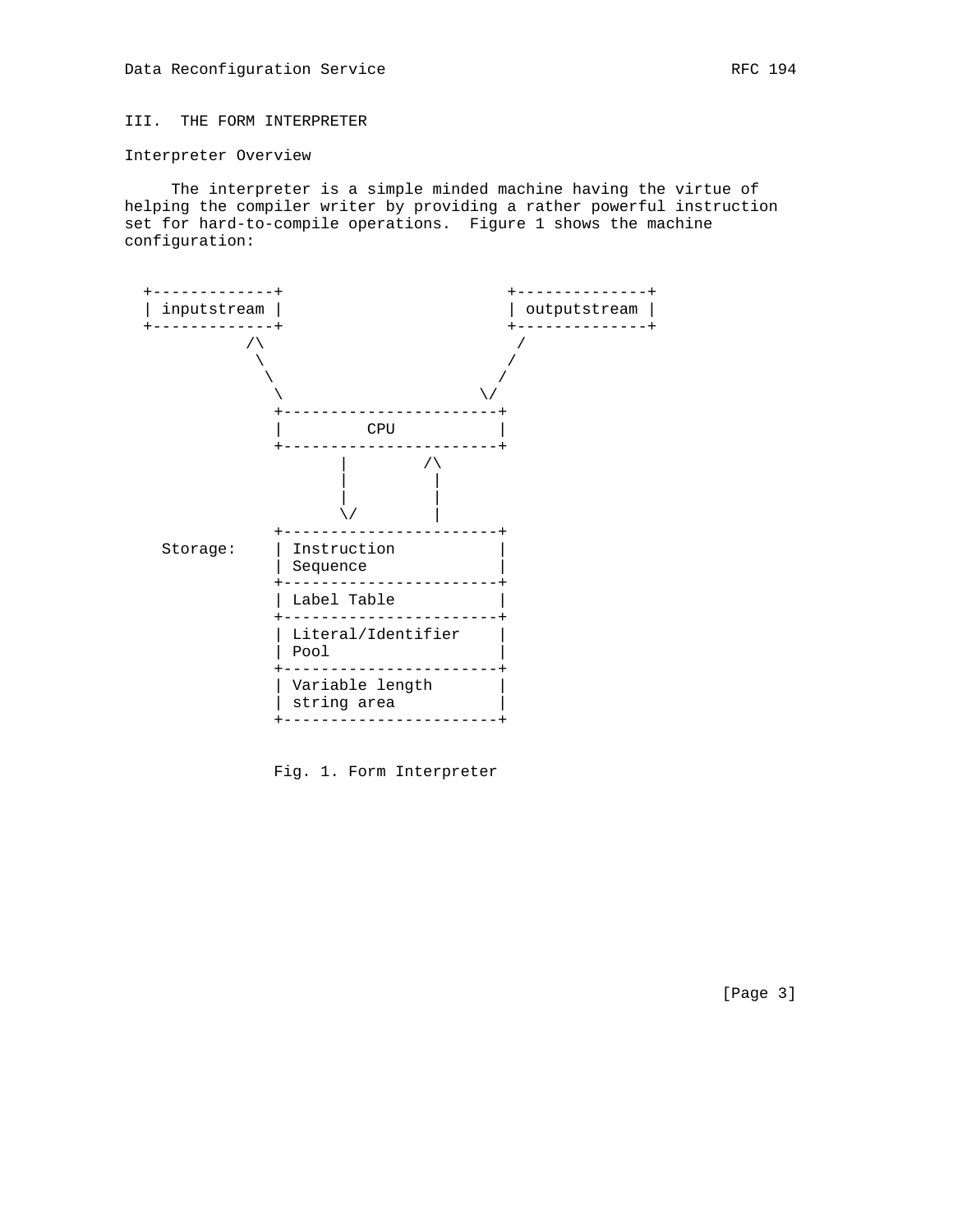The CPU is a box full of miscellaneous parts, the most important being the Arithmetic Logic Unit and the instruction decoding unit. The CPU also maintains a collection of state registers to keep track of what it is doing. Figure 2 shows the rough layout.



[Page 4]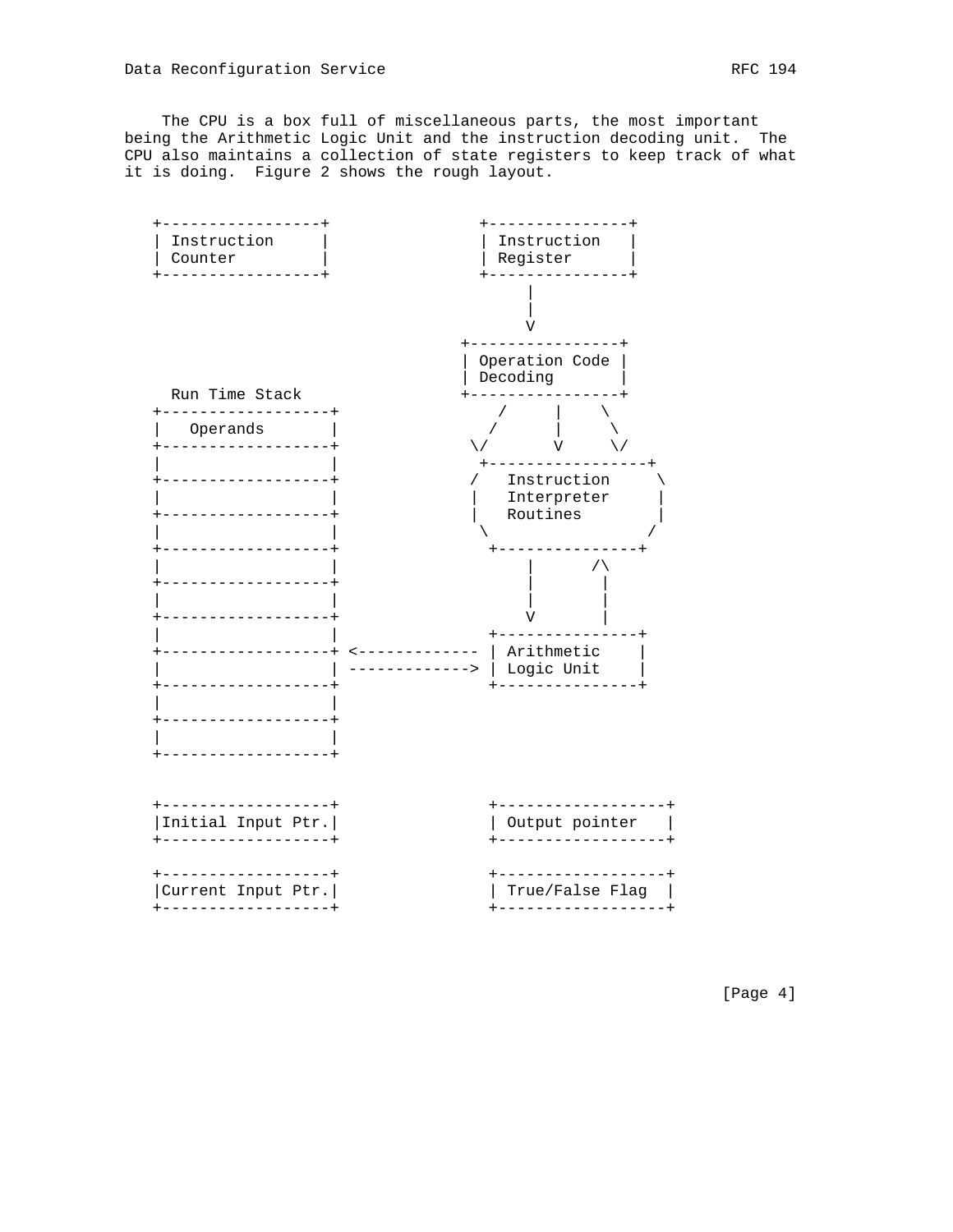The CPU is a stack machine driven by a Polish postfix instruction sequence. Operands placed on the Run Time Stack are used for arithmetic expression evaluation and for parameter passing between the interpreter and the built-in functions.

 The Current Input Pointer and the Output Pointer keep track of the two data streams. Two input pointers are needed because of the backup requirement in the event of rule failure. All of these pointers are bit pointers into the two streams.

 Various implementations of the Run Time Stack are independent of the interpretation of the DRS machine's instruction set. It is suggested that the stack will contain instruction operands from the instruction stream.

 The format of a compiled instruction sequence for a form is shown in Fig. 3.



Fig. 3. Compiled Instruction Sequence Format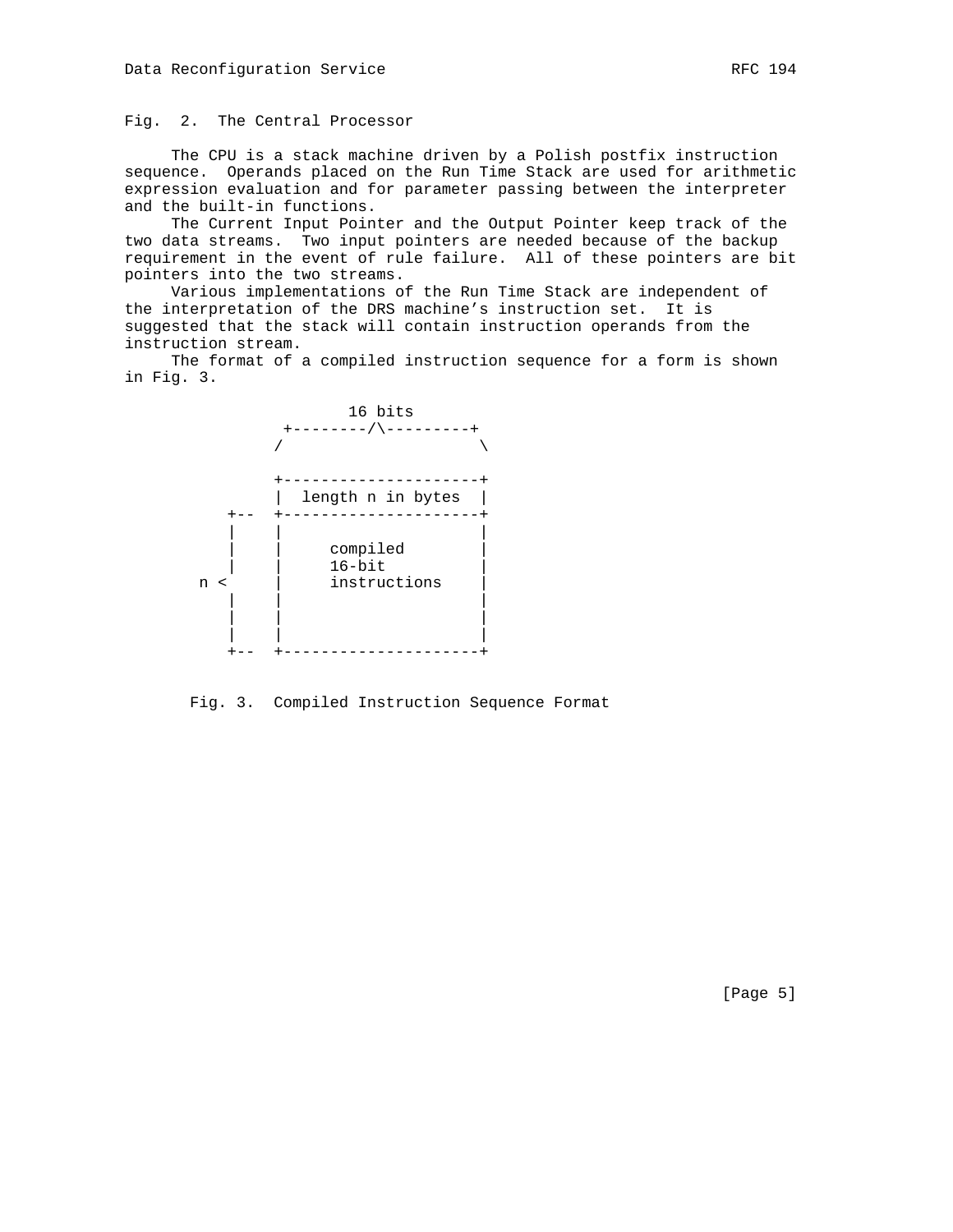



Fig. 4. Compiled Label Table

[Page 6]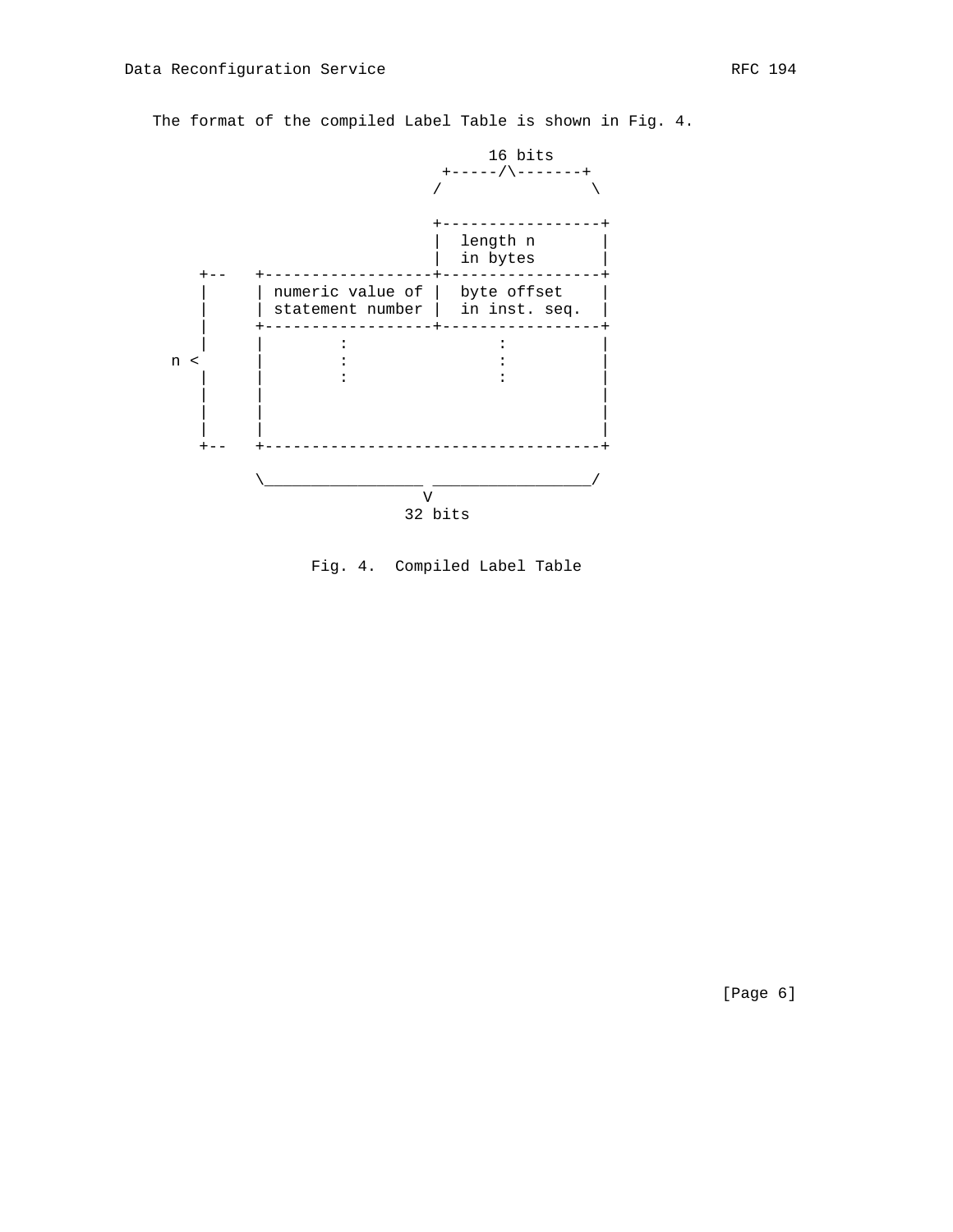

Literals and Identifiers are compiled as shown in fig. 5.

Fig. 5. Compiled Literals and Identifiers

[Page 7]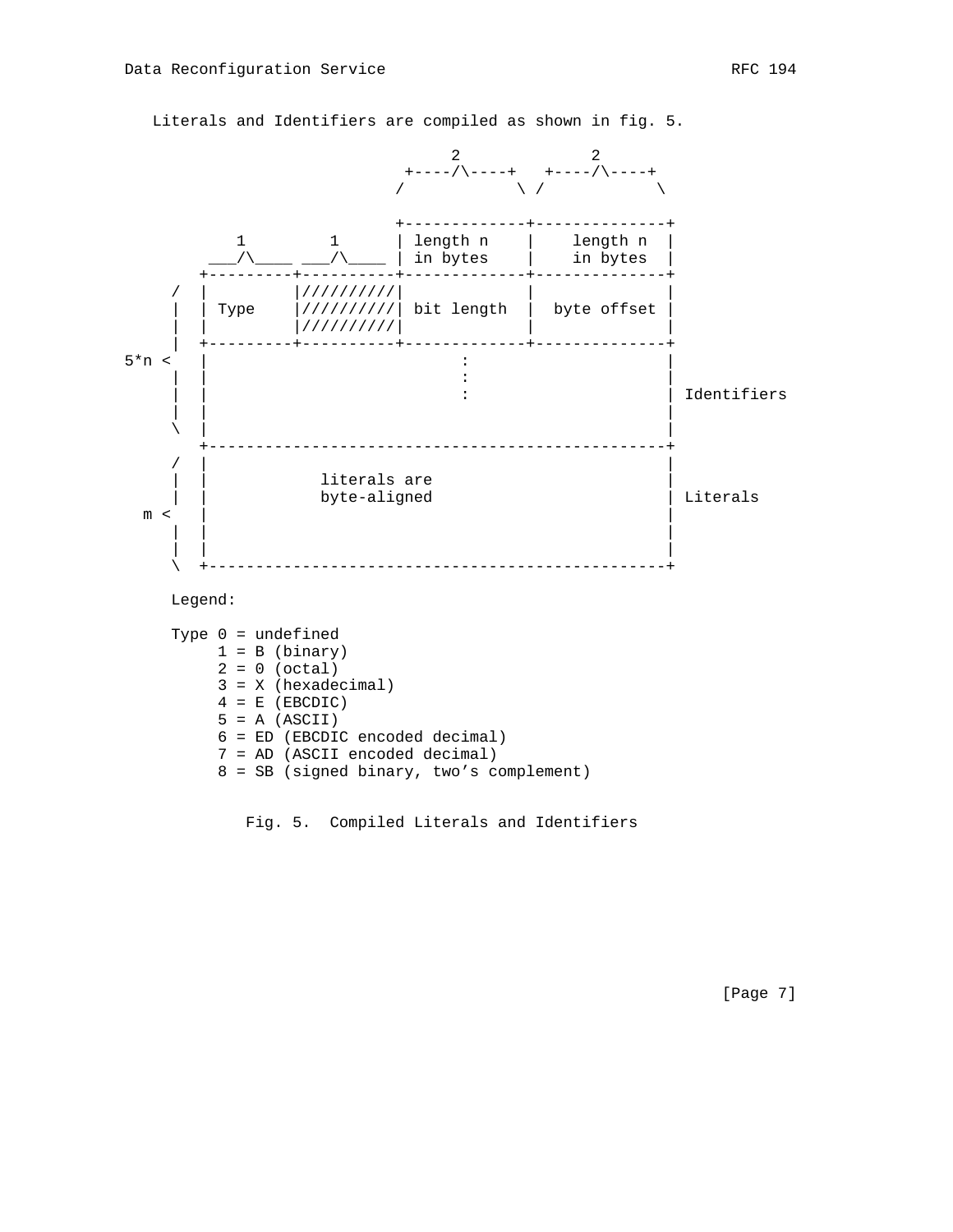Types B, 0, X, AD, ED, and SB point to 32-bit word- aligned data shown below.

| word-aligned, |
|---------------|
| 32-bit right- |
| iustified     |

 Types E and A point to byte-aligned symbol streams as shown below.

|                                   | byte-aligned, $L \le 256$  |  |
|-----------------------------------|----------------------------|--|
| +---+---+----+------+             | +------------------------- |  |
| T   / / /   L         ---+------> |                            |  |
| +---+---+-----+-------+           |                            |  |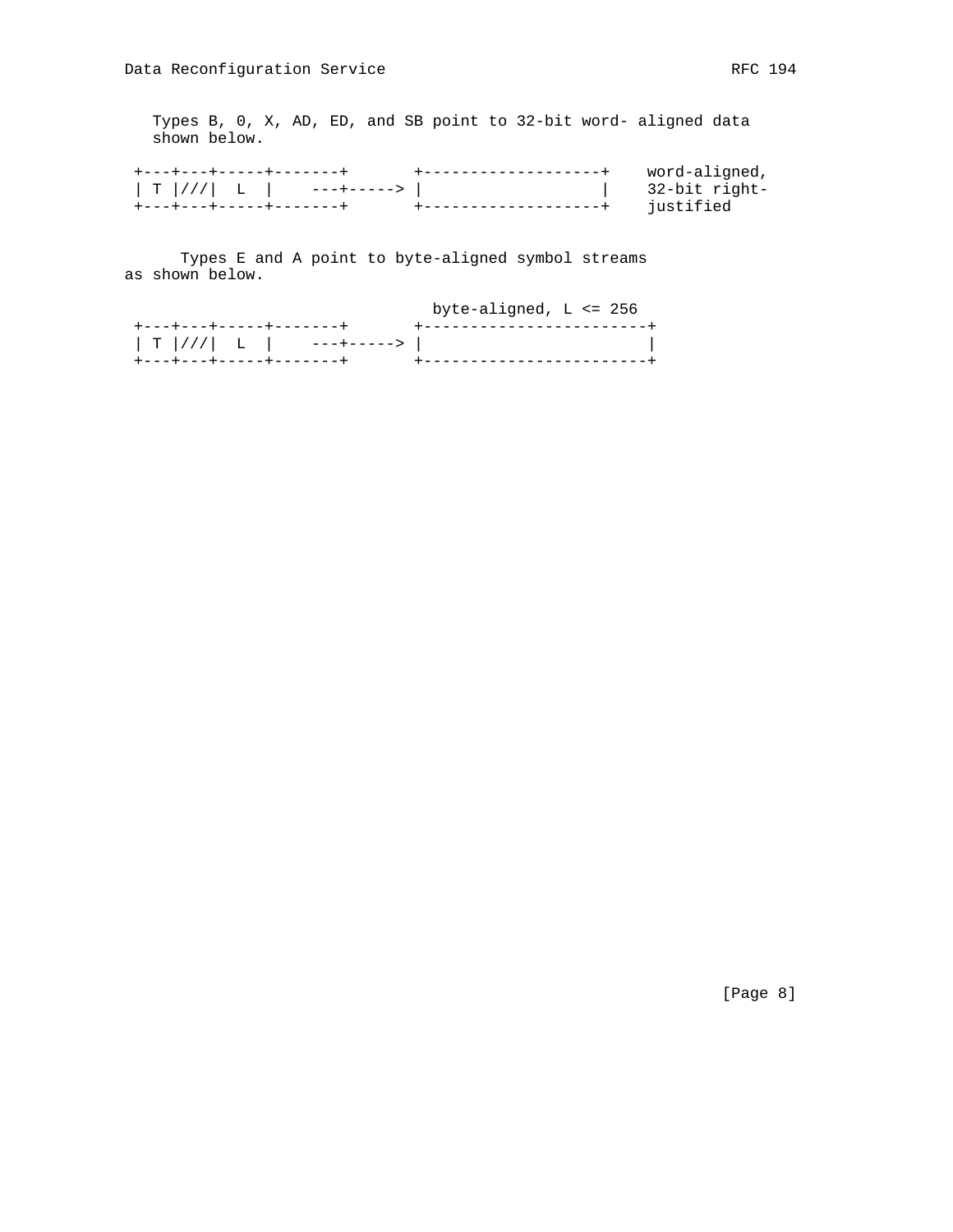## Instruction Format

 Since literals and identifiers will be stored in the same data area, more than 256 literals plus identifiers might be encountered so more than 8 bits are needed to reference literal/id pool. Furthermore, such references must be distinguished from operators in the instruction stream, so a 16-bit instruction will be used, as shown below.

 +--------+------------------------+ | 4 | 12 | +--------+------------------------+ || || || || / / / | V LD = 0 literal or identifier reference (12-bit positive integer) IC = 1 12-bit two's complement integer constant OP = 2 operator AD = 3 address (12-bit positive integer) ARB = 4 indefinite replication factor NULL = 5 missing attribute of term

 The operation code decoder picks up types 0, 1, 3, 4, and 5 and deposits them on top of the stack (TOS). LD is an index into the literal/identifier table, and AD is an index into the instruction sequence.

The decoder examines OP elements further:

 4 4 8 +--------+--------+----------------+ | 0010 | |////////////////| +--------+--------+----------------+  $OP$  | +----------> 0 = binary operator 1 = unary operator 2 = special operator

[Page 9]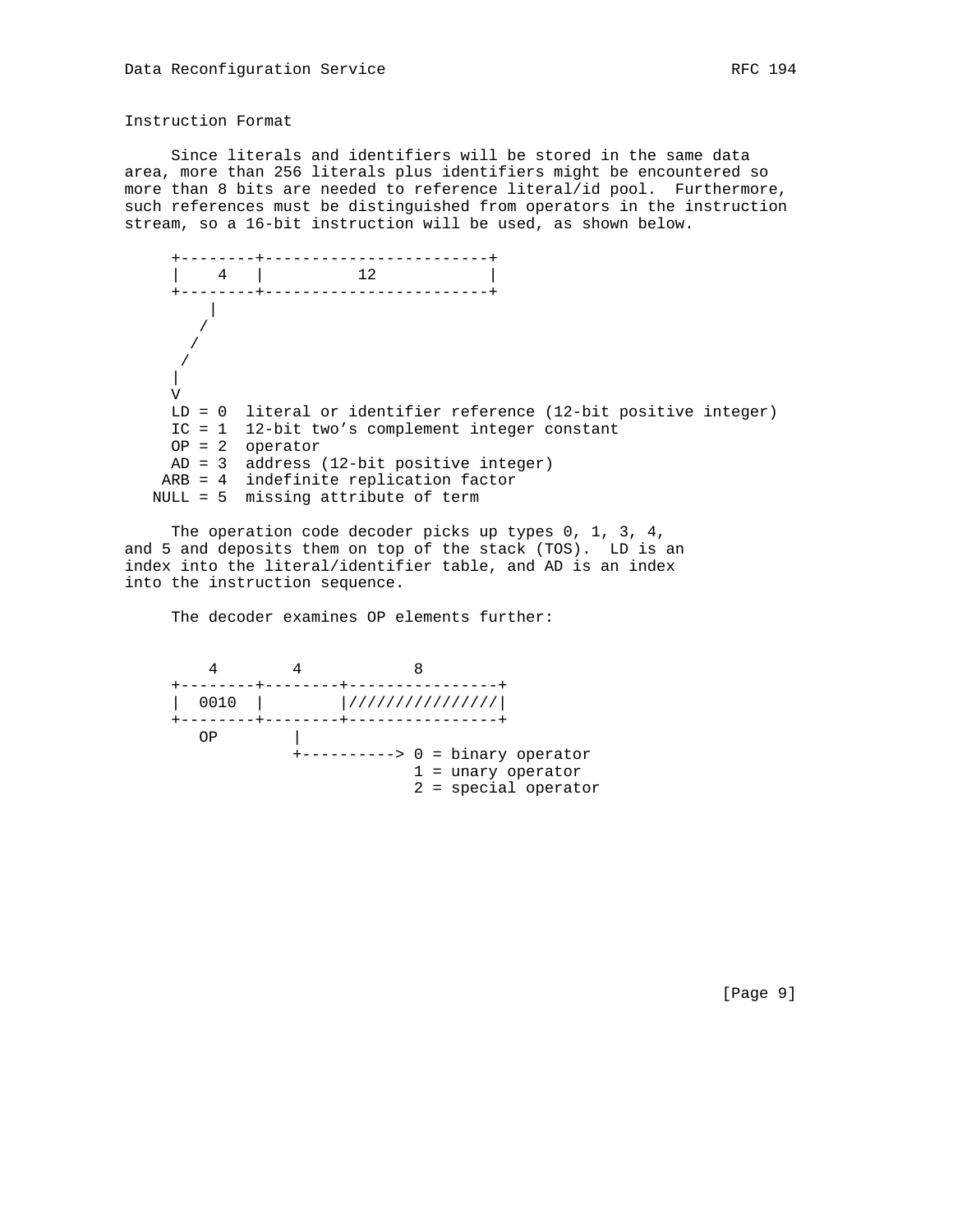Binary Operators (\*)

 Let the TOS contain y and the next level, x. The binary operators compute  $x$  <br/>  $\langle x, y \rangle$  sopping both  $x$ ,  $y$  from stack, and put the result back on top of the stack.

 +---+ <-- TOS +-----+ <-- TOS | y | | x-y | e.g. x-y => +---+ ===> +-----+  $\begin{array}{|c|c|c|c|c|}\hline \textbf{x} & & {\textcolor{red}{\textbf{1}}/1111}\\ \hline \end{array}$ +---+ +-----+

Binary Operator Encoding



 All binary operations except concatenate expect the top two elements on the stack to describe type B, 0, X, or SB. The result is always a 32-bit type B element. The concatenate operator fails unless both types are identical. For example:

-------

 (\*) As suggested above, the stack really contains instruction operands that describe data; for convenience in illustrations the data rather than their descriptors are shown on the stack.

[Page 10]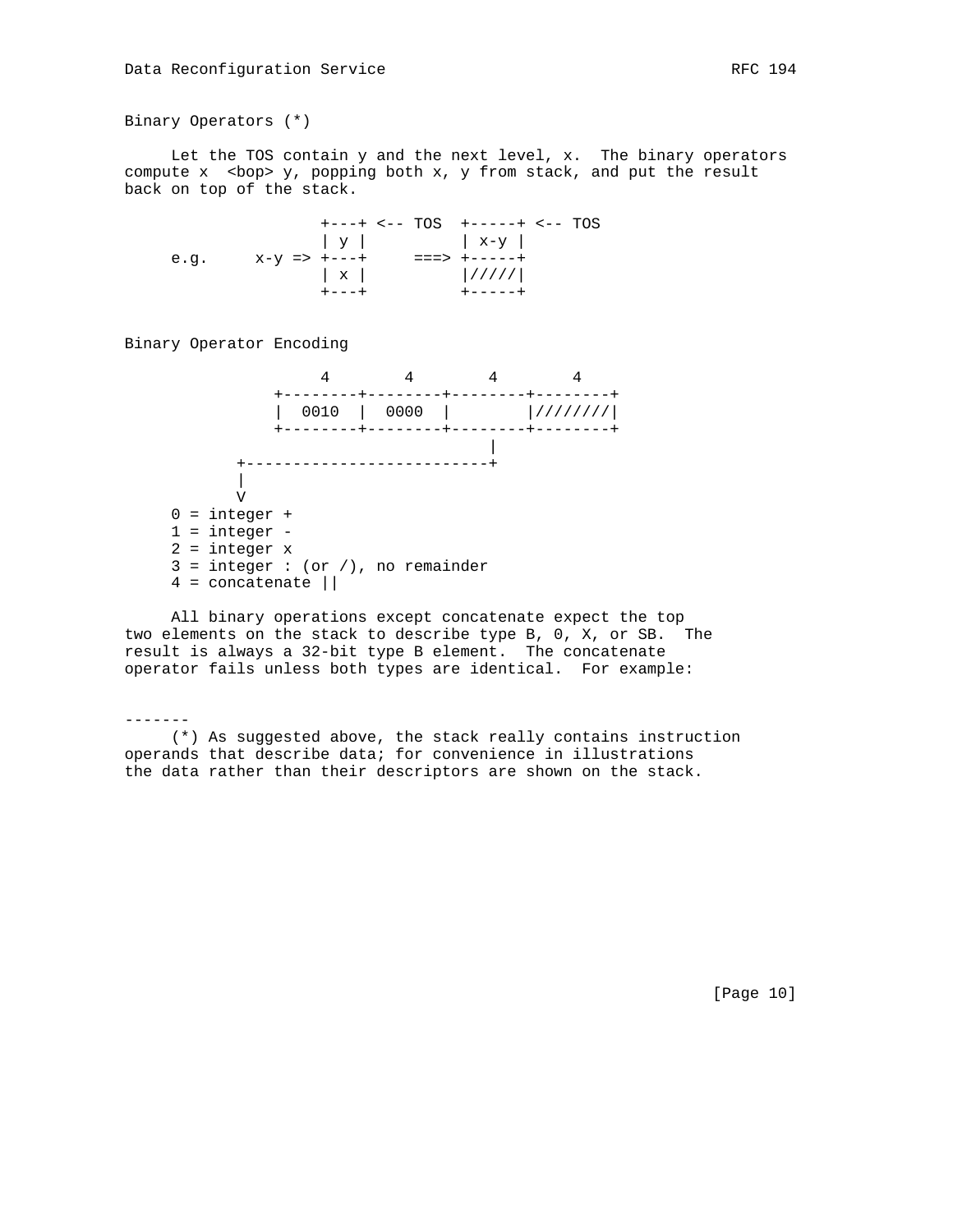

No binary operator has any effect on the TRUE/FALSE flag.

Unary Operators



[Page 11]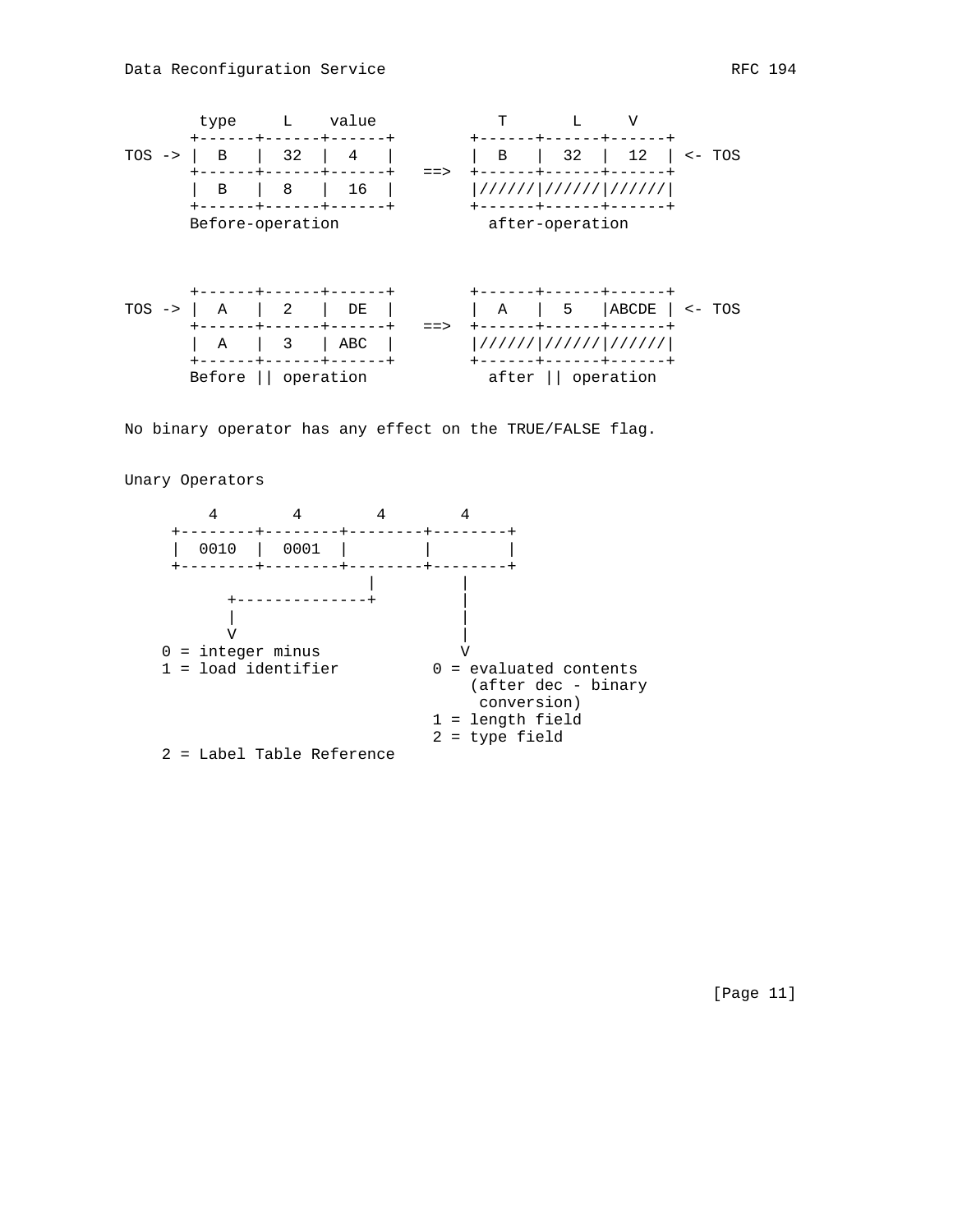For the unary minus operator the data described by the top of the stack is replaced with its 2's complement. The form fails if the TOS type is not SB, B, 0, or X.

 The Load identifier expects the TOS to describe an index into the literal/identifier pool (that is, an LD instruction) . The TOS described data is replaced by 32-bit type B values. The operation fails if the contents cannot be converted from encoded decimal to binary. B, 0, and X types are treated as unsigned integers, SB is treated as 2's complement.

 The Label Table Reference operator expects a 32-bit type B value described by TOS and searches for this label in the label Table. If found, the TOS described data is replaced by the relative address in the instruction sequence of the label (in the form of an AD instruction). If not found, the form fails. No Unary operator has any effect on the TRUE/FALSE flag.

4 4 4 4 +--------+--------+--------+--------+ | 0010 | 0010 | | | +--------+--------+--------+--------+ | | +-----------------------+ / | /  $\sqrt{2}$  $0 = store TOS$  | 1 = return V  $2 = branch$  0 = true, 1 = false, 2 = unconditional  $3 = \text{compare}$  0 = .EQ. 2 = .LE. 4 = .GE.  $1 = .NE.$   $3 = .LT.$   $5 = .GT.$  $4 = move input ptr$   $0 = store current into initial$  1 = store initial into current  $5 = input call 0 = no compare$  1 = compare 6 = output call

Special Operators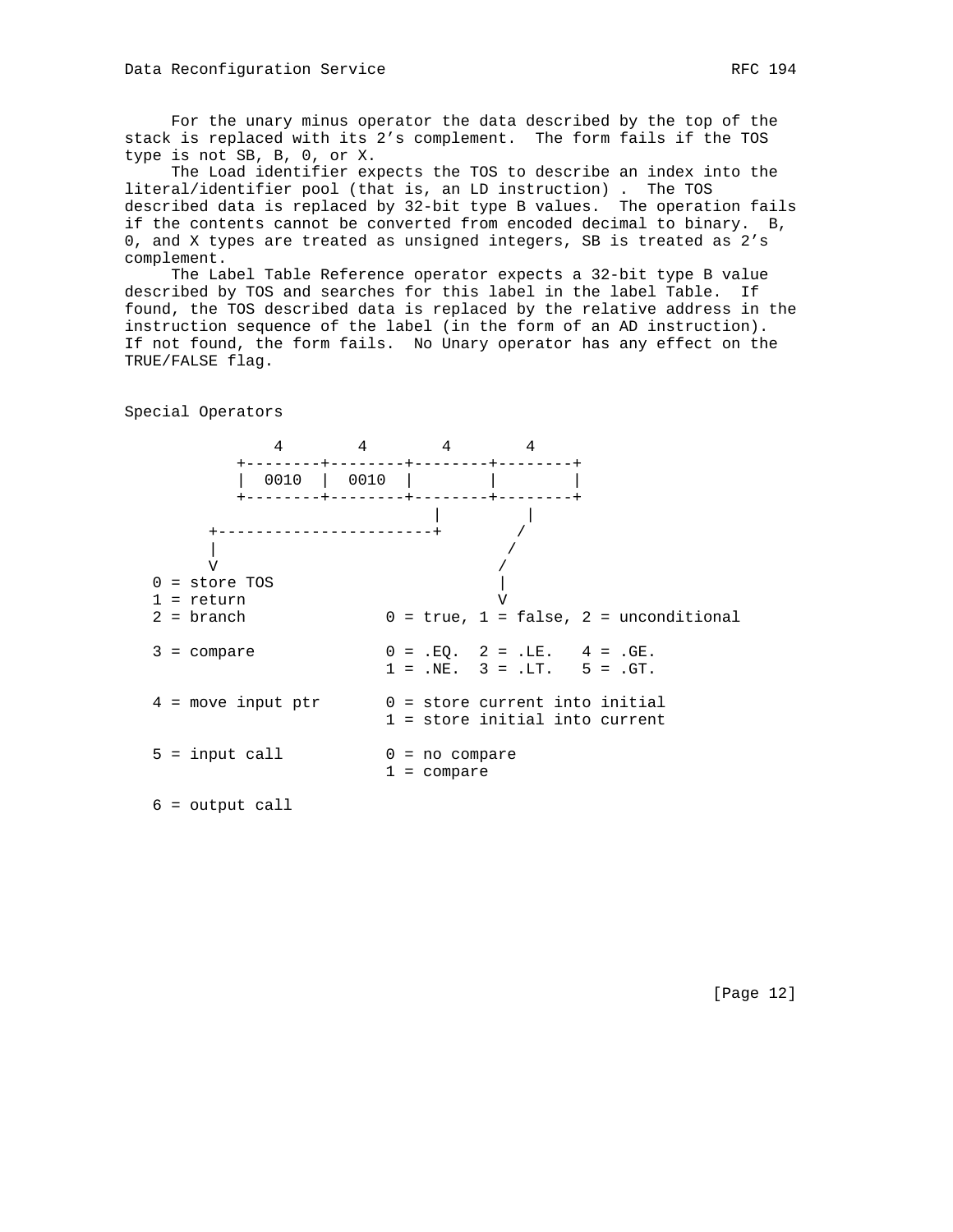## Store TOS

 The TOS describes an index into the ID table and the next lower element in the stack describes a value to be stored. After execution, both elements are popped off the stack.

#### Return

 The TOS describes a value to be returned to the routine which initiated the FORM MACHINE. The actual mechanism will be implementation dependent, but the FORM MACHINE will relin- quish control after this instruction completes execution.

#### Branch

 The TOS describes an index into the instruction sequence to be used as the new instruction counter (IC) if the branch conditions are satisfied. The branch instruction checks the state of the TRUE/FALSE flag register and either increments the IC by 1 or replaces it with the TOS described element. In any case, the TOS is popped.

#### Compare

 The compare operator takes the two elements described by the two top stack entries and compares them (.EQ.,.LT.,etc.). If n is at the top of the stack, and m is just below, then m.xx.n is performed, and the TRUE/False flag is set accordingly. For .xx. = .EQ. or .NE. we must have identical type, length, and content for equality to hold.

 The other boolean comparators will not be attempted if types are different (i.e., form fails), but for same types, B, 0, X cause binaryjustified compares, and A, E, AD, ED cause left-justified string compares with the shorter string padded with blanks.

## Move Input Pointer

 This operator (no operands) replaces the Current Input Pointer with the Initial Input Pointer (back-up), or the Initial Input Pointer with the current one (entry to rule).

#### Input Call

 This is the most complex operator thus far encountered. It requires four operands from the run-time stack: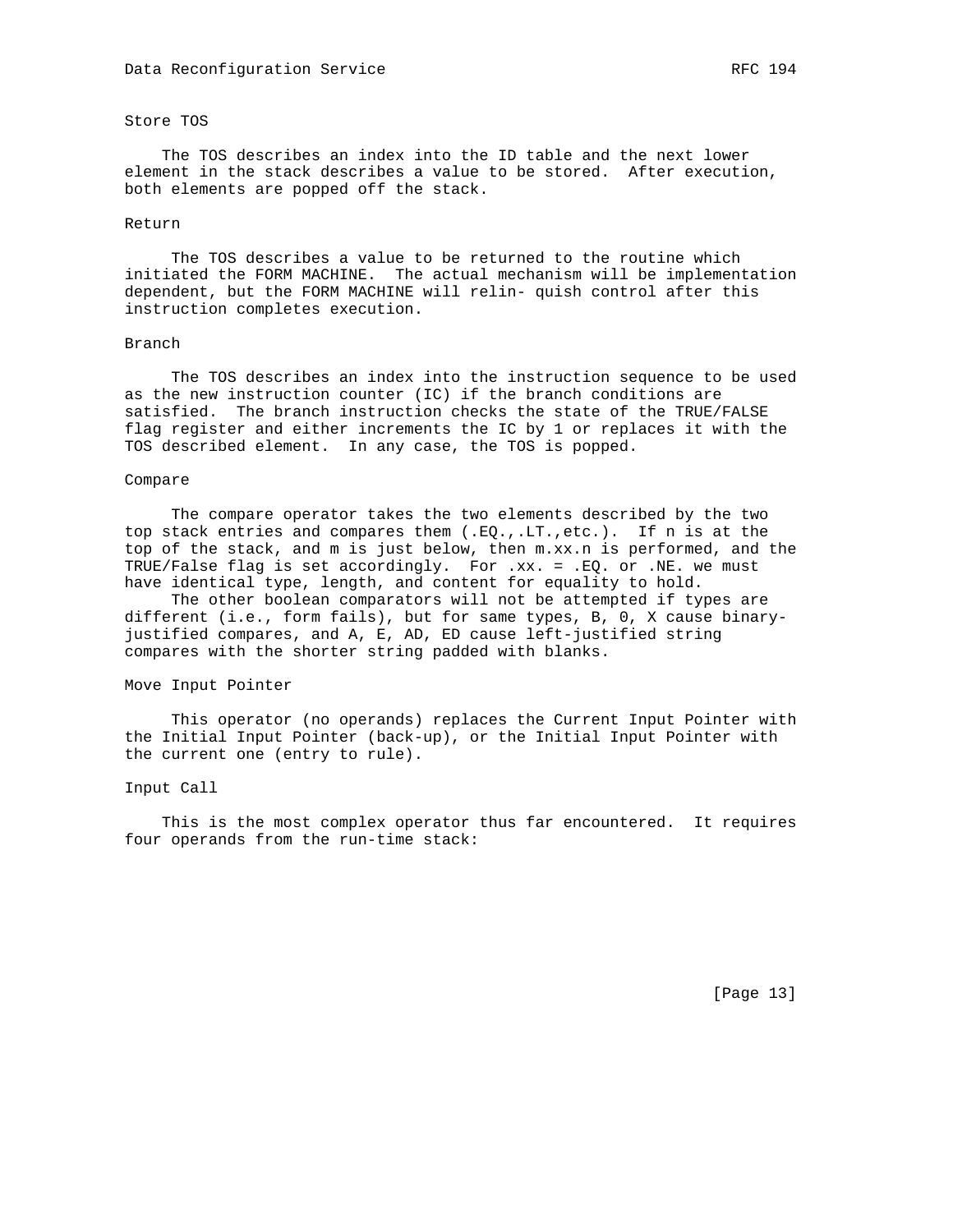| TOS | binary or null             | length to find    |
|-----|----------------------------|-------------------|
|     | LD to literal or null      | value (literal)   |
|     | binary code                | input data type   |
|     | binary, arbitrary, or null | replication count |

 The input call operator can be invoked with the "no compare" flag set, in which case the value expression parameter is ignored and only the input type and length expressions are used. In this case, the input routine tries to find in the input stream as many characters of the required type (bits, digits, etc.) as needed to fill the length expression requirement. If successful, the TRUE/FALSE flag is set TRUE, the stack is popped to remove the input parameters, and the string obtained is described by the TOS. If the input stream cannot be matched then the parameters are popped off the stack, and the TRUE/FALSE flag is set FALSE.

 If the "compare" flag is set, the input stream must be searched for the value expression. However, we must take some care here to be sure we know what to look for. There are several cases:

a) The length expression parameter is greater than the length of the value expression but the type of input de sired is the same as the value expression type. For B, 0 and X types, right-justify value expression in length expression field, sign bit is extended left if type BS. If type A, E, AD, or ED pad on the right with blanks. b) Same as

a) but length is too small. B, 0, and X type strings are truncated on the left. A, E, AD and ED are truncated on the right. c) The type of the value expression and the type parameter

 differ. This case is deferred for discussion and pre sently is considered an error causing form failure.

 If the input string matches, then the TRUE/FALSE flag is set true, the parameters are popped from the stack, and the resulting string is described by the TOS. Otherwise, the FALSE flag is set and the parameters are popped.

 When a successful match is found the input subroutine always advances the Current Input Pointer by the appropriate amount. Since we are dealing at the bit level this pointer must be maintained as a bit pointer!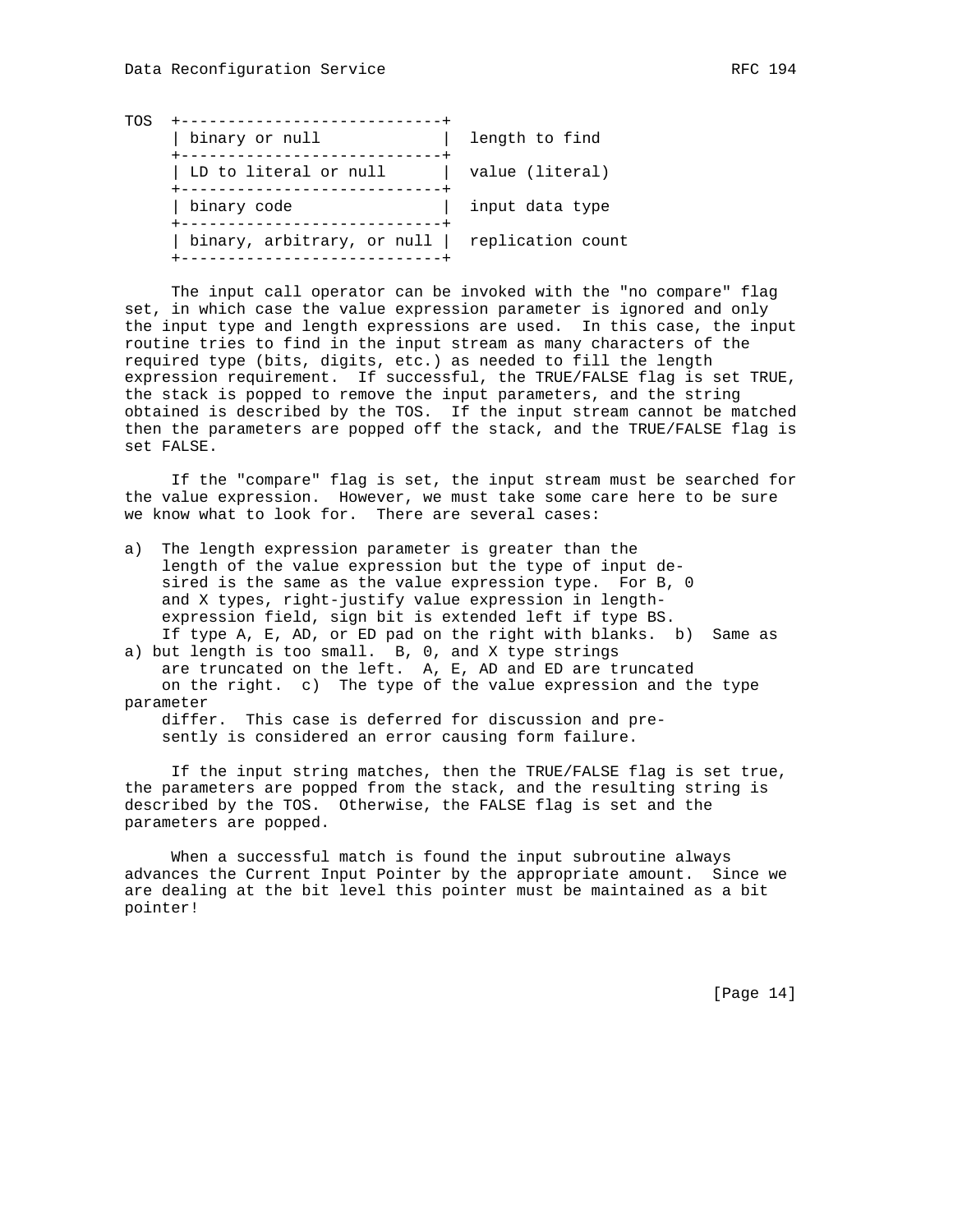Output Call

 This routine utilizes the same parameters as the input call, but operates on the output stream. The TRUE/FALSE flag is not distributed by this operator. As for input, there are four parameters on top of the stack, the length expression value, the value expression value, the desired output type, and the replication expression value. When there is a mis- match between the output type and the value expression type, a conversion must take place. The value expression is trans- formed into the desired output type and fitted into the field length specified by the length expression.

Truncation and Padding Rules

a) Character -> character  $(A, E, AD, ED -> A, E, AD, ED)$  conversion is left-justified and truncated or padded with blanks on the right. b) Character -> numeric and numeric -> character conversion is

 right-justified and truncated or padded on the left with zeros. Beware! Two's complement numbers may be bollixed by this. c) Numeric -> character conversion is right-justified and left padded with blanks or left-truncated. As for the unary operators, a numeric bit-string is treated as unsigned, except SB which is treated as two's complement. Thus we have:

 $(1, ED, X"FF", 3) = E'255'$  $(1, ED, X" 100", 3) = E' 256'$ but (1,ED,SB"10000000",4) = E'-256'

 If the output routine is able to perform the desired action, it advances the Output Stream Pointer, and pops all parameters from the run-time stack.

[Page 15]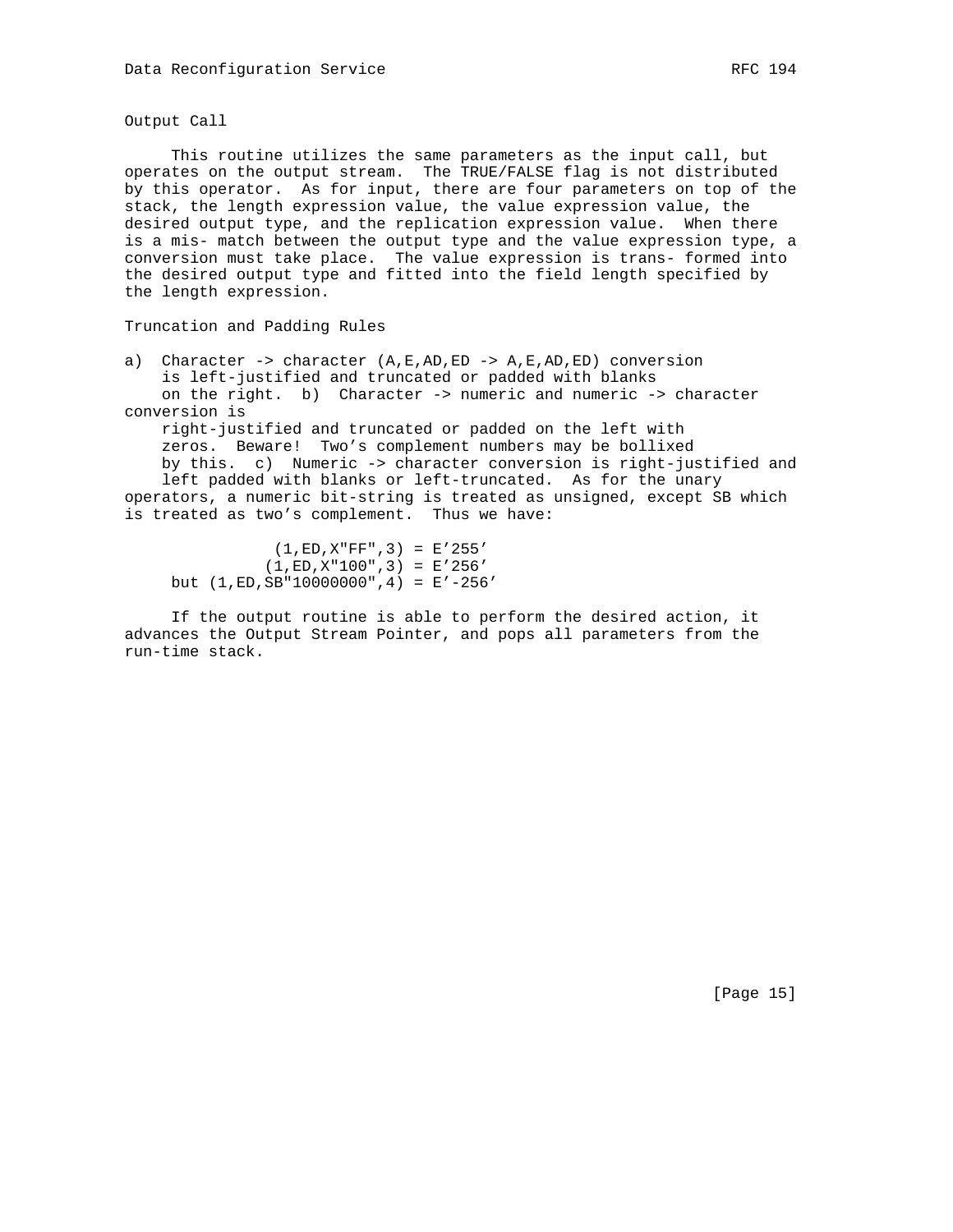# V. INSTRUCTION SET

| it/id ref          | $LD$ < $num$         | Literal or identifier   |                                                |
|--------------------|----------------------|-------------------------|------------------------------------------------|
|                    |                      | reference -> TOS        |                                                |
| int const          | $IC$ <num></num>     | small 2's comp. integer |                                                |
|                    |                      | constant -> TOS         |                                                |
| address            | AD <num></num>       | Address -> TOS          |                                                |
| null parameter     | NULL                 | missing term attribute  |                                                |
| add                | ADD                  | $TOS = x, y$            | $x + y \rightarrow \text{TOS}$                 |
| subtract           | <b>SUB</b>           | $TOS = x, y$            | $x - y \rightarrow \text{TOS}$                 |
| multiply           | MUL                  | $TOS = x, y$            | $x * y \rightarrow \text{TOS}$                 |
| divide             | DIV                  | $TOS = x, y$            | $x/y \rightarrow TOS$                          |
| concatenate        | CON                  | $TOS = x, y$            | $x \mid y \rightarrow \text{TOS}$              |
| unary minus        | UNIN                 | $TOS = x$               | $-x \rightarrow TOS$                           |
| load id value      | LIV                  | $TOS = LD \times$       | $V(LD x) \rightarrow TOS$                      |
| load id length     | LIL                  | $TOS = LD \times$       | $V(LD x) \rightarrow TOS$                      |
| load id type       | <b>LIT</b>           | $TOS = LD \times$       | $V(LD x) \rightarrow TOS$                      |
| look up label      | LVL                  | $TOS = x$               | AD $x \rightarrow \text{TOS}$                  |
| sto                | STO                  | $TOS = x, y$            | $y \rightarrow x$                              |
| return             | <b>RET</b>           | $TOS = x$               | return to                                      |
|                    |                      |                         | caller with x                                  |
| branch true        | BT.                  | $TOS = AD \times$       | AD $x \rightarrow$ Instr.                      |
|                    |                      |                         | counter                                        |
| branch false       | BF                   | $TOS = AD \times$       | AD $x \rightarrow$ Instr.                      |
|                    |                      |                         | counter                                        |
| branch             | <b>BU</b>            | $TOS = AD \times$       | AD $x \rightarrow$ Instr.                      |
|                    |                      |                         | counter                                        |
| compare equal      | CEQ                  | $TOS = x, y$            | $(y.EQ.x)$ ->                                  |
|                    |                      |                         | TRUE/FALSE                                     |
|                    |                      |                         | flag                                           |
| compare not equal  | CNE                  | $TOS = x, y$            | $(y.NE.x)$ -> $T/FF$                           |
| $compare < =$      | <b>CLE</b>           |                         | $TOS = x, y \qquad (y. LE.x) \rightarrow T/FF$ |
| call output        | OUT                  |                         | TOS = $r, t, v, l$ $(r, t, v, l)$ -> output    |
| call input         | IN $(INC = compare)$ |                         | TOS = $r, t, v, l$ $(r, t, v, l)$ -> TOS       |
|                    | $INN = no compare)$  |                         |                                                |
| current -> initial | SCIP                 | $CIP \rightarrow IIP$   | (store current input                           |
|                    |                      |                         | ptr - initial IP)                              |
| initial -> current | SICP                 | $IIP \rightarrow CIP$   | (store initial input                           |
|                    |                      |                         | ptr - CIP)                                     |

[Page 16]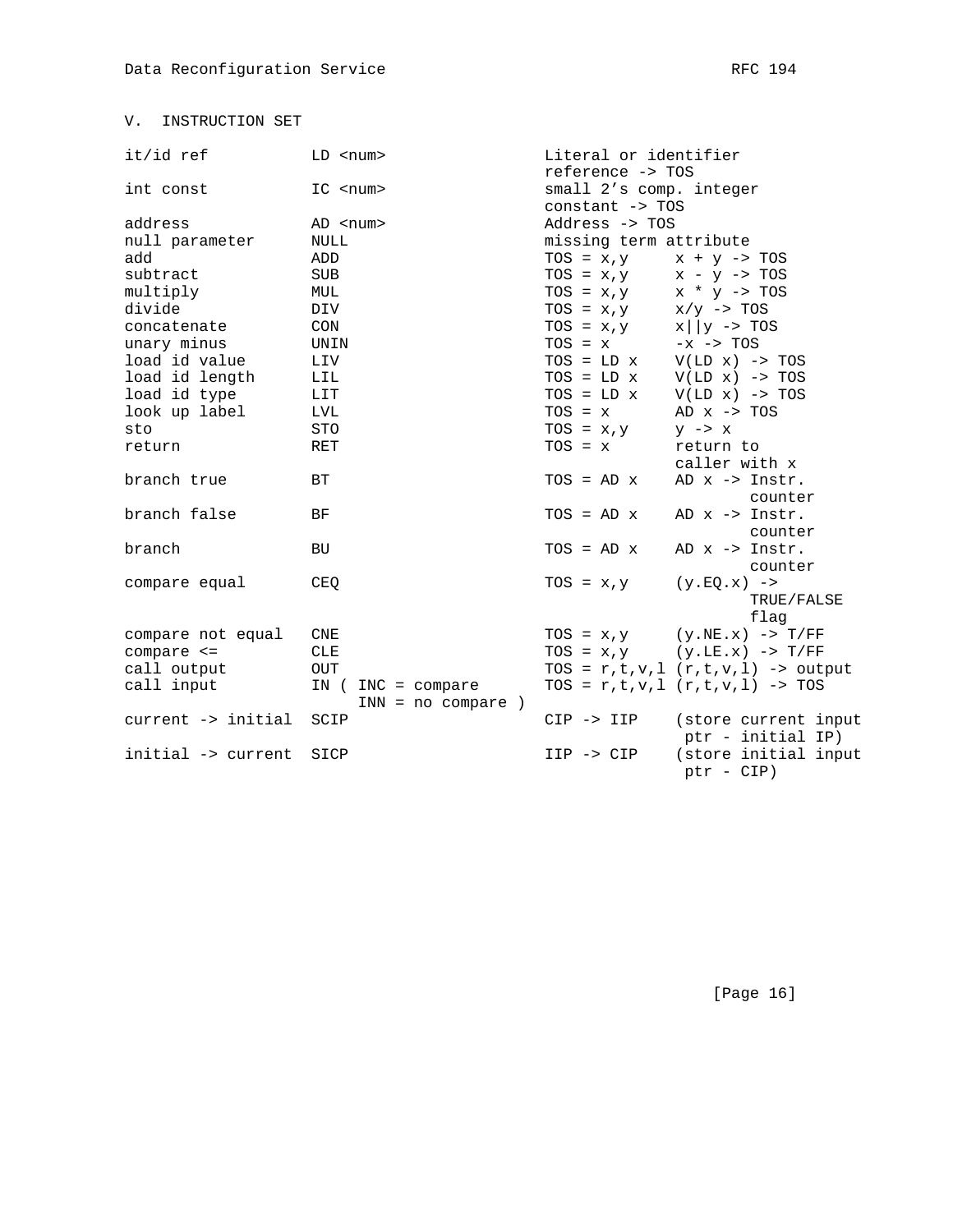FORM SOURCE GENERATED POLISH INSTRUCTION SEQUENCE

|                          | ADDR. INSTR. |           |                 | COMMENTS                    |
|--------------------------|--------------|-----------|-----------------|-----------------------------|
| $(NUMB. \le -1);$        | 0            | SICP      |                 | RULE PRELUDE                |
|                          | 1            | IC        | 1               |                             |
|                          | 2            | LD        | $\mathbf{0}$    | REFERENCE TO NUMB           |
|                          | 3            | STO       |                 | STORE IN NUMB               |
|                          | 4            | SCIP      |                 | RULE POSTLUDE               |
| $1 CC(J.E., 1:FR(99))$ , | 5            | SICP      |                 | RULE PRELUDE                |
|                          | 6            | NULL      |                 | NO REPLICATION EXPRESSION   |
|                          | 7            | $IC \t 4$ |                 | TYPE EBCDIC                 |
|                          | 8            | NULL      |                 | NO VALUE EXPRESSION         |
|                          | 9            | IC        | 1               | LENGTH                      |
|                          | 10           | INN       |                 | INPUT CALL WITH NO COMPARE  |
|                          | 11           | AD        | 15              |                             |
|                          | 12           | ВT        |                 | SKIP RETURN IF INN SUCCEEDS |
|                          | 13           | IC        | 99              | RETURN CODE                 |
|                          | 14           | RET       |                 | RETURN TO CALLER IF FAILED  |
|                          | 15           | LD        | $\mathbf{1}$    | REFERENCE TO CC             |
|                          | 16           | STO       |                 | STORE INPUT DATA IN CC      |
| LINE( ,E, , 121:         | 17           | NULL      |                 | NO REPLICATION EXPRESSION   |
| $FR(99)$ ,               | 18           | IC        | $4\overline{4}$ | TYPE IS EBCDIC              |
|                          | 19           | NULL      |                 | NO VALUE EXPRESSION         |
|                          | 20           | IC        |                 | 121 LENGTH                  |
|                          | 21           | INN       |                 | INPUT WITH NO COMPARE       |
|                          | 22           | AD        | 26              |                             |
|                          | 23           | BT        |                 | SKIP RETURN IF OK           |
|                          | 24           | IC        | 98              | RETURN CODE                 |
|                          | 25           | RET       |                 | RETURN TO CALLER IF FAILED  |
|                          | 26           | LD        | $\overline{2}$  | REFERENCE TO LINE           |
|                          | 27           | STO       |                 | STORE INPUT IN LINE         |
| $:CC$ ,                  | 28           | SCIP      |                 | SUCCESSFUL INPUT            |
|                          | 29           | NULL      |                 | NO REPLICATION FACTOR       |
|                          | 30           | LD        | 1               | REFERENCE TO CC             |
|                          | 31           | LIT       |                 | TYPE OF CC                  |
|                          | 32           | LD        | $\mathbf{1}$    | REFERENCE TO VALUE OF CC    |
|                          | 33           | LD        | $\mathbf{1}$    | CC AGAIN                    |
|                          | 34           | LIL       |                 | LENGTH OF CC                |
|                          | 35           | OUT       |                 | OUTPUT CC                   |
| $($ , ED, NUMB, 2),      | 36           | NULL      |                 | NO REPLICATION              |
|                          | 37           | IC        | 6               | TYPE IS ED                  |
|                          | 38           | LD        | $\overline{0}$  | REFERENCE TO VALUE OF NUMB  |
|                          | 39           | IC        | $\overline{2}$  | LENGTH OF OUTPUT FIELD      |
|                          | 40           | OUT       |                 | OUTPUT NUMB AS EBCDIC DEC.  |
| $($ , E, E".", 1),       | 41           | NULL      |                 | NO REPLICATION              |
|                          | 42           | IC        | 4               | TYPE IS EBCDIC              |
|                          |              |           |                 |                             |

[Page 17]